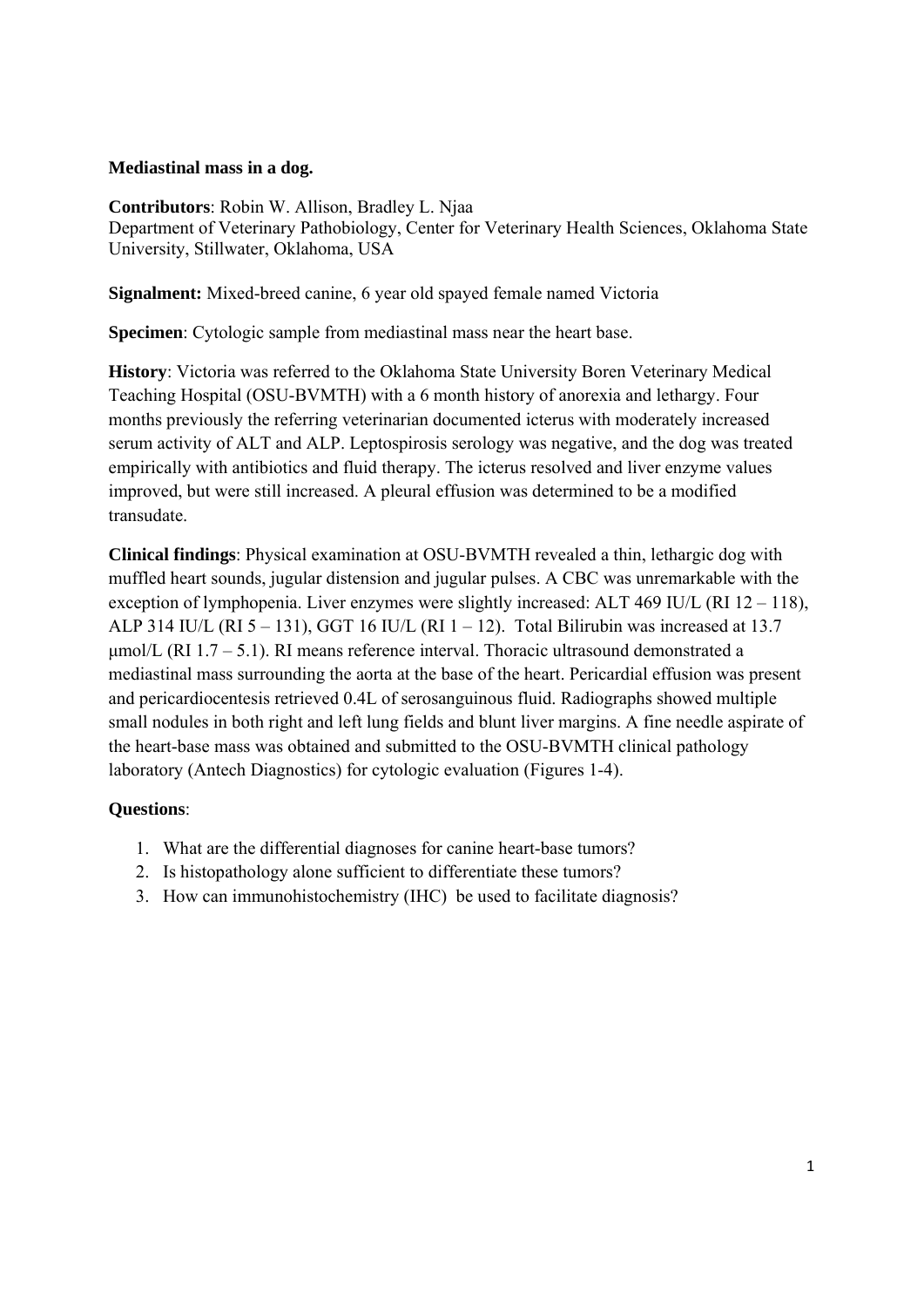**Cytology of canine heart-base mass**:



Figure 1. Aspirate of canine heart-base mass, X100 magnification, aqueous Romanowsky stain.



Figure 2. Aspirate of canine heart-base mass, X200 magnification, aqueous Romanowsky stain.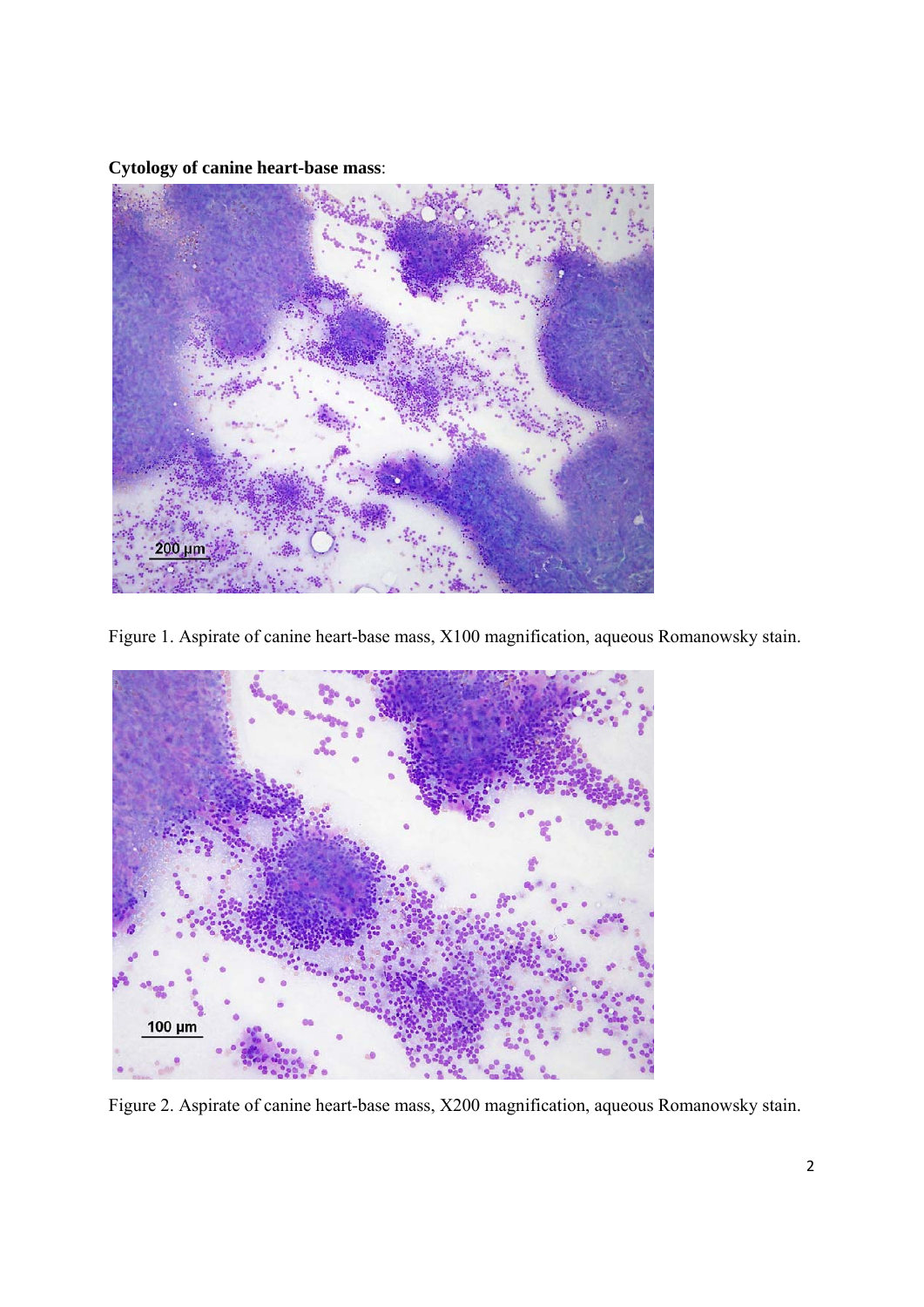

Figure 3. Aspirate of canine heart-base mass, X1000 magnification, aqueous Romanowsky stain.



Figure 4. Aspirate of canine heart-base mass, X1000 magnification, aqueous Romanowsky stain.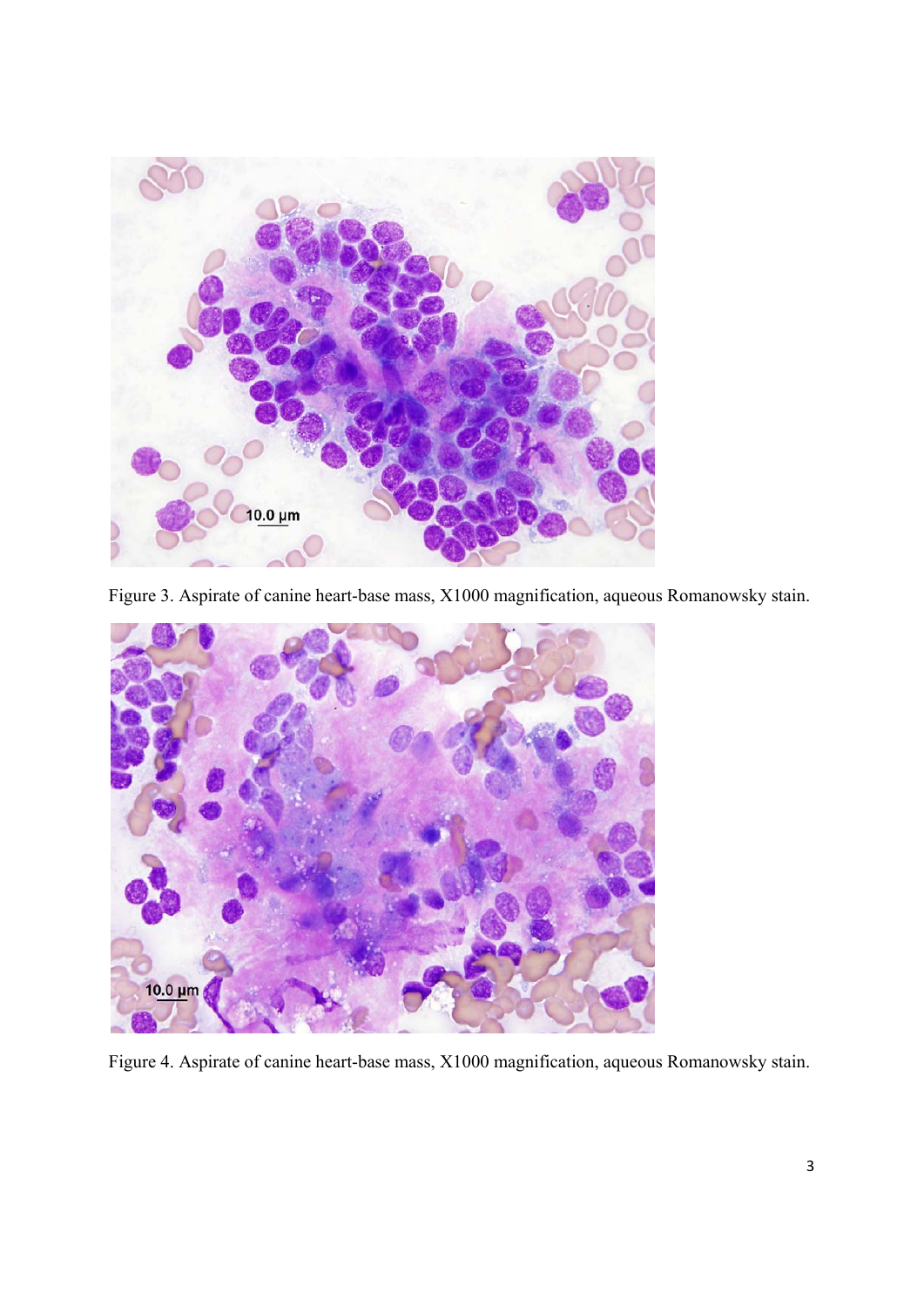**Cytology interpretation:** Probable ectopic thyroid tumor; possible chemodectoma

**Cytology description and comments**: The slides are highly cellular, containing large numbers of nucleated cells present individually and in variably-sized clusters in a background of abundant blood. Individualized cells are predominantly lysed, appearing as naked intact nuclei. Cells within clusters have uniform round to oval nuclei with granular chromatin and small indistinct nucleoli. Cytoplasm of intact cells is lightly basophilic and occasionally contains small clear vacuoles. Cellular pleomorphism is minimal, with slight anisocytosis and anisokaryosis observed. Throughout the slides there is a variable amount of eosinophilic extracellular material present. Cells are frequently surrounded by or embedded within this material, which is occasionally abundant within large cellular clusters.

The cells present have features consistent with endocrine/neuroendocrine origin. Although the location is typical for chemodectoma, the abundant extracellular material is suggestive of colloid, making ectopic thyroid tumor more likely in this case. Absence of cellular pleomorphism does not rule out malignancy in either case. Recommend biopsy and histopathology.

**Clinical follow-up**: A thoracotomy and subtotal pericardectomy was performed, and biopsies of the heart base mass and lung were obtained and submitted for histopathology. Victoria recovered poorly from anesthesia. Despite intensive support she developed anuric renal failure and was euthanized two days post-operatively. A necropsy was performed.

**Necropsy and histopathology**: There was a 12 x 9 x 7 cm multinodular soft tissue mass present at the base of the heart and partially invading the adjacent pericardium, extending cranially within the mediastinum to surround the aorta. Microscopically, the mass was expansile, unencapsulated and poorly demarcated with areas of necrosis and hemorrhage. Neoplastic cells were round to polygonal containing a central round nucleus with stippled chromatin and granular lightly eosinophilic cytoplasm. Neoplastic cells were often packeted within a fibrovascular stroma and were interpreted as neuroendocrine in origin (Figure 5).

All lung lobes contained numerous  $4 - 6$  mm diameter firm round nodules. Microscopically, these nodules contained packets of neoplastic cells similar to those observed in the heart base mass.

Disseminated throughout the liver and effacing greater than 60% of the parenchyma were numerous multinodular pale soft tissue masses. Microscopically, extensive regions of the liver showed near complete collapse of normal architecture, abundant hemorrhage, and replacement by fibrous connective tissue. Numerous nodules are composed of cords of regenerating hepatocytes. No neoplastic cells were identified in the liver. Changes were interpreted as consistent with an unknown previous hepatic insult.

**Histopathologic diagnosis (initial)**: Neuroendocrine carcinoma (chemodectoma/aortic body tumor, presumptive) with pulmonary metastasis.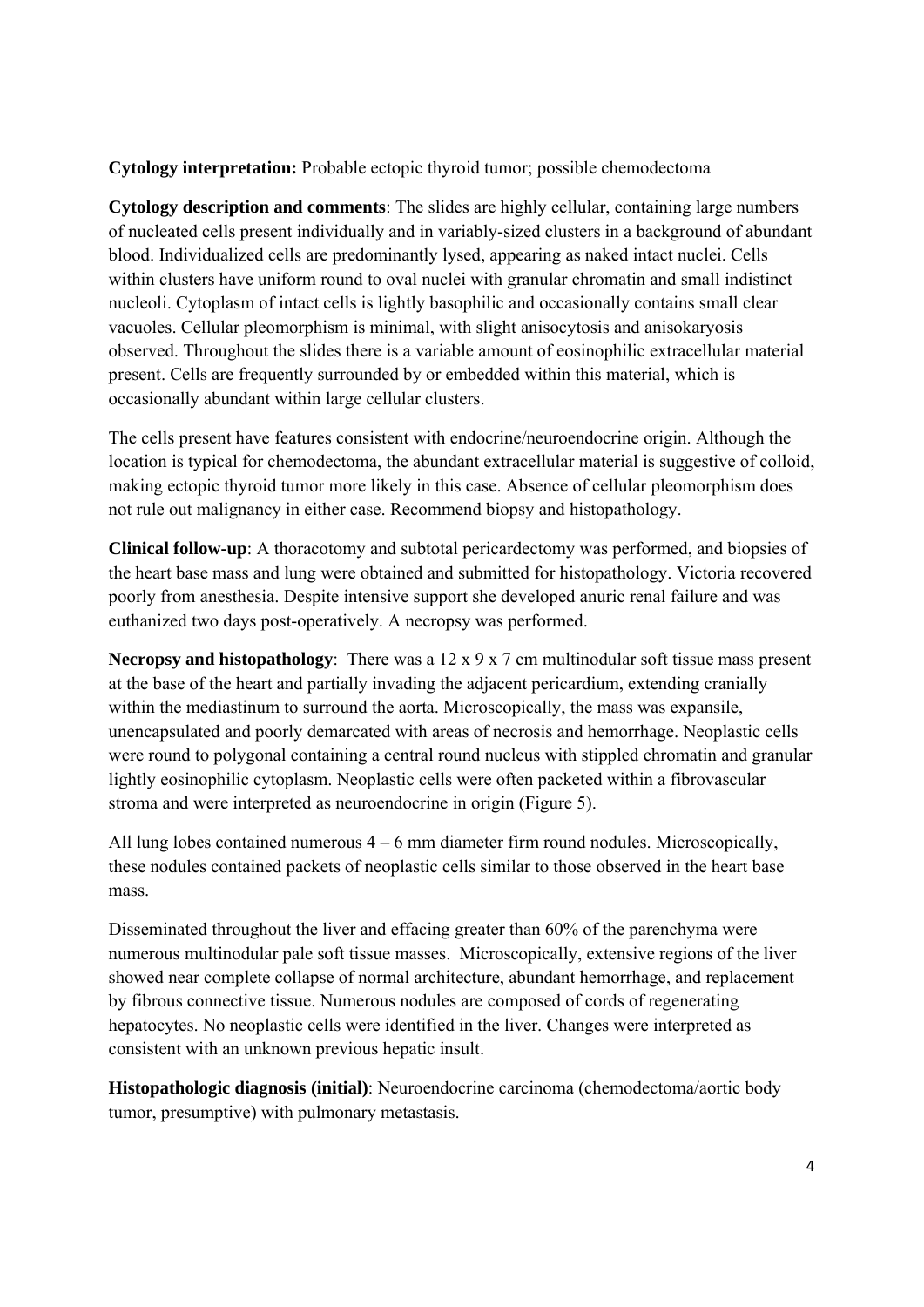

Figure 5. Histologic section of canine heart-base tumor, X400 magnification, H&E.

**Additional tests**: Immunohistochemistry (IHC) was performed to confirm the morphologic diagnosis of chemodectoma (Figures  $6 - 7$ ). Results are summarized in Table 1.

| <b>Antibody</b> | <b>Result</b>                                   |
|-----------------|-------------------------------------------------|
| Synaptophysin   | Negative                                        |
| Chromogranin A  | Negative                                        |
| <b>NSE</b>      | Equivocal positive, weak, regionally variable   |
| Cytokeratin     | Equivocal positive, strong, few cells           |
| Calcitonin      | Negative                                        |
| Thyroglobulin   | Equivocal positive, weak to moderate, few cells |
| TTF-1           | Positive, weak to strong, diffuse               |

Table 1. Summary of IHC performed on canine heart-base tumor.

NSE = neuron specific enolase, TTF-1 = thyroid transcription factor 1

**Final diagnosis**: Ectopic follicular cell thyroid carcinoma with pulmonary metastasis.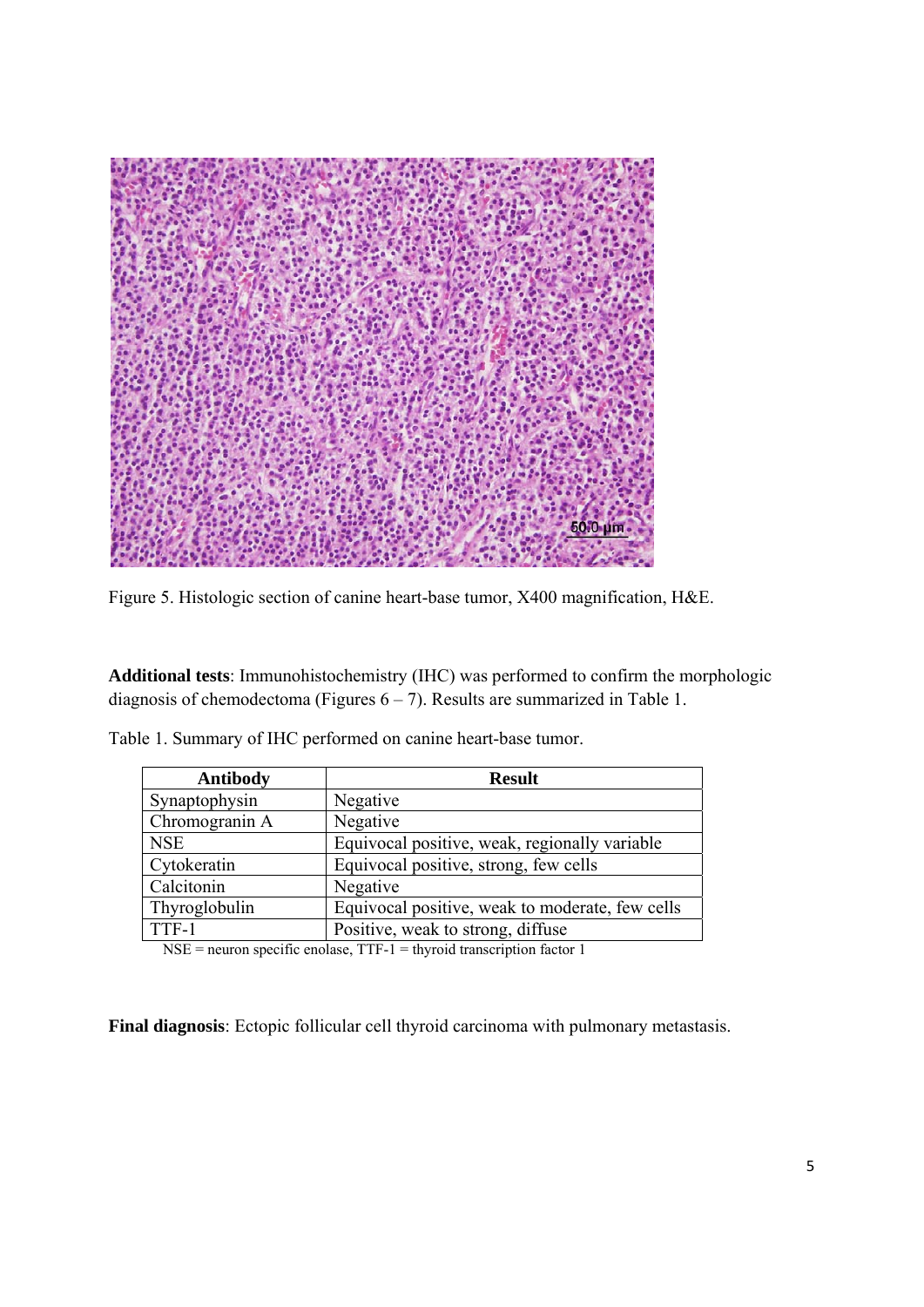

Figure 6. Histologic section of canine heart-base tumor, immunohistochemical stain for thyroglobulin (red cytoplasmic stain), X400 magnification, AEC chromagen.



Figure 7. Histologic section of canine heart-base tumor, immunohistochemical stain for TTF-1 (brown nuclear stain), X400 magnification, DAB chromagen.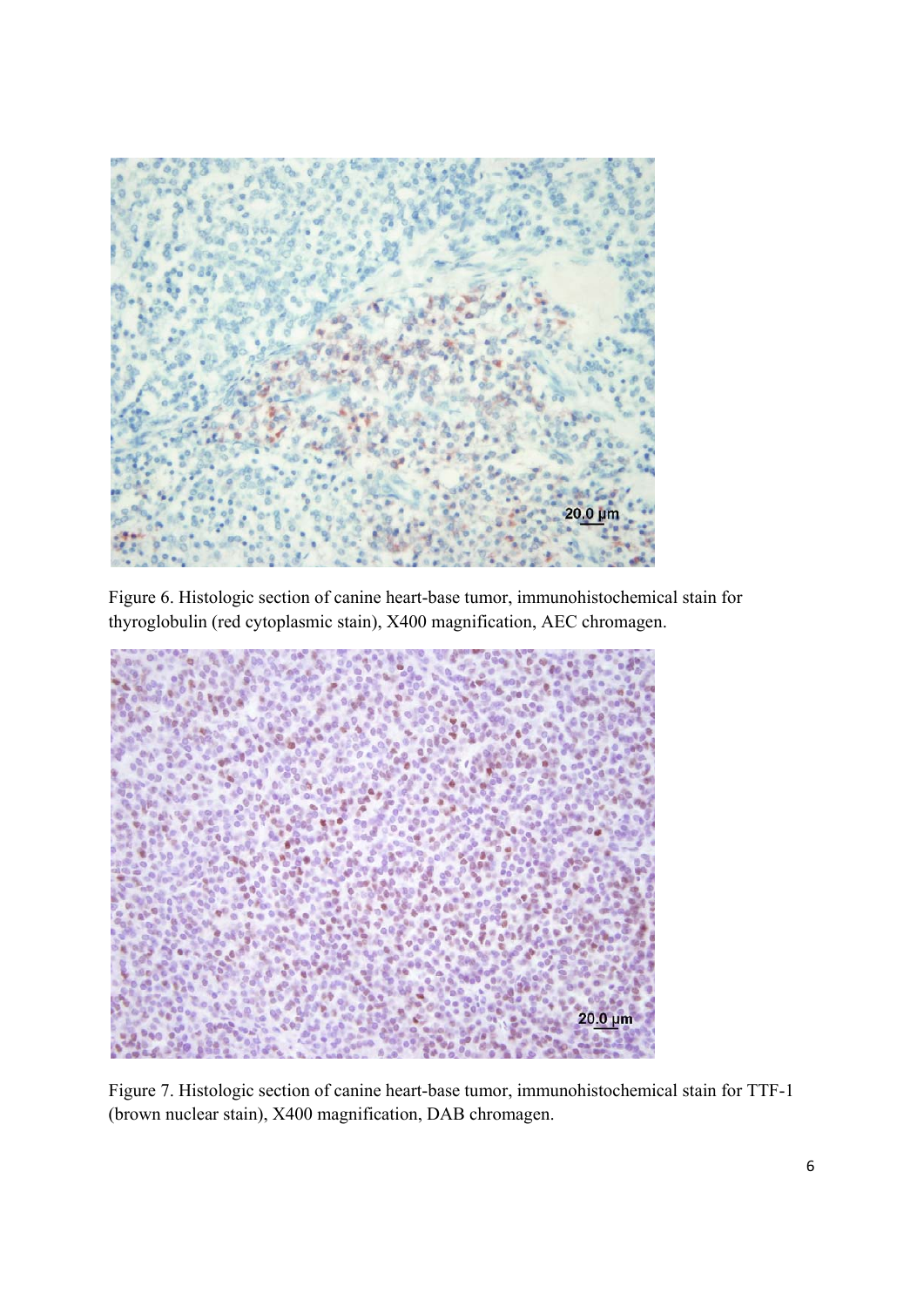**Discussion**: Chemodectoma is the general name for paragangliomas arising from chemoreceptor organs, which include the carotid and aortic bodies.<sup>1</sup> Aortic body tumors arise at the heart base within the pericardium, and with sufficient size cause circulatory disturbances related to compression of the great vessels and atria. Cellular pleomorphism is not sufficient to distinguish adenomas from carcinomas, which are less common. Aortic body carcinomas invade surrounding tissues (aorta, pulmonary artery, pericardium, myocardium) and may infrequently metastasize to the lungs and liver.<sup>2</sup> Like many other neuroendocrine tumors, chemodectomas are typically immunopositive for chromogranin, NSE, and synaptophysin, and don't express cytokeratin.<sup>1</sup> However, loss of immunoreactivity for some of these markers has been reported in malignant tumors of higher grade. $3$ 

Although the term 'heart-base tumor' has sometimes been used synonymously with 'aortic body tumor', ectopic thyroid tumors are reported to represent  $5 - 10\%$  of heart-base tumors in dogs.<sup>2</sup> These tumors are typically composed of follicular cells, but medullary (C-cell) tumors have also been identified.<sup>4</sup> If tumor cells are well-differentiated and forming colloid-filled follicles diagnosis is straightforward, but those exhibiting a solid pattern can be easily mistaken for chemodectoma.<sup>2</sup> Immunohistochemical stains can be helpful in identifying thyroid tissue. Both follicular and medullary thyroid cells can express cytokeratin and  $TTF-1$ <sup>5,6</sup> Follicular thyroid cells also typically express thyroglobulin, while medullary C-cells express calcitonin, chromogranin, synaptophysin, and NSE.<sup>4,6-8</sup> However, there can be considerable variability in the degree to which these markers are detected in any individual tumor, and some anaplastic carcinomas may be immunonegative for all of them. Ultrastructural studies have also been useful in distinguishing between chemodectoma and ectopic thyroid tumors.<sup>9</sup> Ectopic parathyroid tumors are also possible in the mediastinum, but are exceedingly rare in dogs.<sup>10</sup> They would be expected to express typical neuroendocrine markers (chromogranin, NSE, synaptophysin) and  $PTH$ <sup>11</sup>

This case illustrates the difficulty of differentiating heart-base tumors arising from ectopic thyroid versus neuroendocrine tissue, which can have a similar appearance on both cytologic and histologic evaluation. In this case, presence of extracellular eosinophilic material suggestive of colloid on the cytologic specimen made a diagnosis of ectopic thyroid tumor most likely. However, the initial histopathologic diagnosis was neuroendocrine carcinoma, consistent with aortic body tumor/chemodectoma. This discrepancy led us to further characterize the mass using immunohistochemistry.

Diffuse, weak to strong immunoreactivity to TTF-1 was the most convincing evidence that this tumor was actually of thyroid origin. TTF-1 is expressed by lung and thyroid tissues.<sup>6</sup> TTF-1 has been shown to be 93% sensitive for detecting follicular thyroid carcinoma, but is also expressed in some C-cell neoplasms.<sup>6</sup> Thus the combination of TTF-1 and thyroglobulin or calcitonin immunoreactivity is important to evaluate. In this case there was no immunoreactivity to calcitonin, and thyroglobulin immunoreactivity, although present in a minority of cells, supported the final diagnosis of follicular cell thyroid carcinoma. The equivocal positive